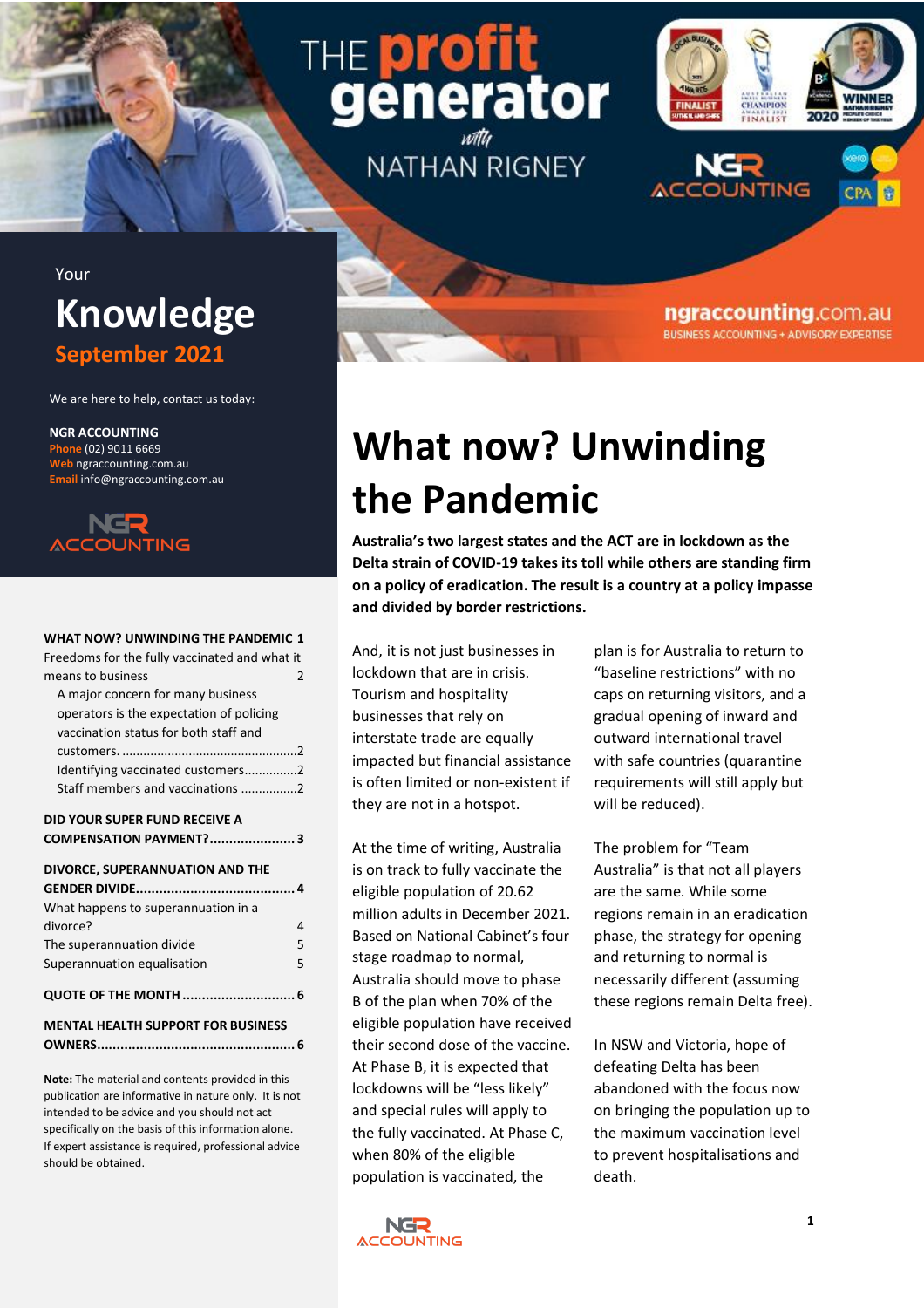In QLD and WA however, the strategy for opening is more complex with the bar being raised well beyond the national plan (Queensland Premier Annastacia Palaszczuk has demand that children under 12 be included in vaccination targets).

### <span id="page-1-0"></span>**Freedoms for the fully vaccinated and what it means to business**

<span id="page-1-1"></span>A major concern for many business operators is the expectation of policing vaccination status for both staff and customers.

### <span id="page-1-2"></span>**Identifying vaccinated customers**

Both the New South Wales and Victorian Premiers have stated that there will be greater freedoms for those who are double jabbed with new QR code check-in technology expected at the end of September. Instead of having to show a vaccination certificate or medical record, Victorian Premier Dan Andrews said that the QR codes, "don't store that information, but you either get a tick or a cross, and on that basis you are allowed in or not." This system might also assist those who are medically exempt from vaccination as they would not need to explain their medical history behind their exemption.

But is it discriminatory? The [Australian Human](https://humanrights.gov.au/our-work/rights-and-freedoms/human-rights-considerations-vaccine-passports)  [Rights Commission](https://humanrights.gov.au/our-work/rights-and-freedoms/human-rights-considerations-vaccine-passports) (ARC) says, "Vaccine passports are more likely to be consistent with human rights when they are used as a tool to ease existing restrictions and improve public health outcomes. Rather than becoming a further requirement on top of existing restrictions, vaccine passports should generally operate in place of them."

"…the guiding human rights principles for considering measures taken to advance public health are:

- They must be reasonable, necessary, and proportionate.
- They must take into account the potential for discrimination."

While public health orders are likely to protect business operators from discrimination claims,

not all are waiting. Qantas was the first major airline to state that it would require passengers to be vaccinated on international flights when borders open. Several sporting venues have also stated that the price of the return to live events is double vaccination for both staff and patrons.

A business operator has the ability now to [refuse entry](https://business.gov.au/people/customers/refuse-service) or service to a customer as long as anti-discrimination rules are not breached. Excluding an individual by vaccination status without a public health order however will be a question of whether the rule is reasonable, necessary, and proportionate.

### <span id="page-1-3"></span>**Staff members and vaccinations**

In general, vaccination will remain voluntary and free in Australia but there are some sectors where vaccinations are mandatory (see [Legislation and public health orders](https://coronavirus.fairwork.gov.au/coronavirus-and-australian-workplace-laws/covid-19-vaccinations-and-the-workplace/covid-19-vaccinations-workplace-rights-and-obligations#legislation-and-public-health-orders)  [requiring vaccination against coronavirus\)](https://coronavirus.fairwork.gov.au/coronavirus-and-australian-workplace-laws/covid-19-vaccinations-and-the-workplace/covid-19-vaccinations-workplace-rights-and-obligations#legislation-and-public-health-orders). Common sectors include aged care and hotel quarantine. In these sectors, the employer is generally responsible for enforcing the Health Orders.

Outside of a public health order an employer can mandate that employees are vaccinated but only if the direction to be vaccinated is "lawful and reasonable". In addition to being able to mandate vaccinations under the relevant Award or agreement, employers need to ensure that mandating vaccinations is reasonable for example, because the staff member's duties put them at increased risk of being infected or they have close contact with vulnerable people (see *[Can an employer require an employee to be](https://coronavirus.fairwork.gov.au/coronavirus-and-australian-workplace-laws/covid-19-vaccinations-and-the-workplace/covid-19-vaccinations-workplace-rights-and-obligations#can-an-employer-require-an-employee-to-be-vaccinated)  [vaccinated?](https://coronavirus.fairwork.gov.au/coronavirus-and-australian-workplace-laws/covid-19-vaccinations-and-the-workplace/covid-19-vaccinations-workplace-rights-and-obligations#can-an-employer-require-an-employee-to-be-vaccinated)* on the FairWork website).

Qantas for example will require all frontline employees to be fully vaccinated by 15 November 2021 and all other employees to be vaccinated by 31 March 2022. The [announcement](https://www.qantasnewsroom.com.au/media-releases/qantas-group-to-require-employees-to-be-vaccinated-against-covid-19/) followed a companywide survey of staff that revealed 89% planned to be fully vaccinated and only 4% were unwilling or unable to be vaccinated. Qantas is yet to release details of how medical exemptions will be applied.

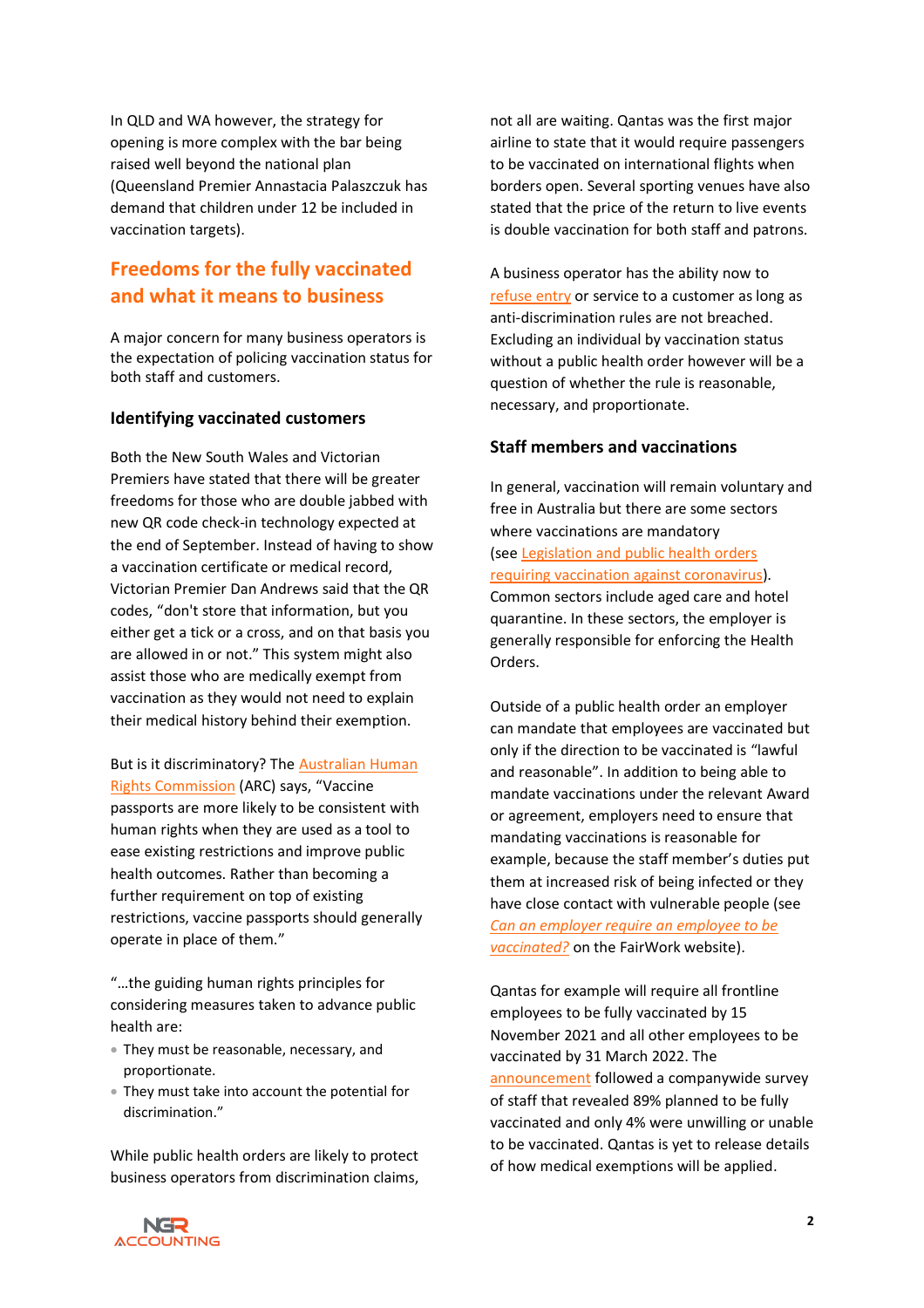In workplaces where vaccinations are not mandated, an employer can only collect information on an employee's vaccination status where it is reasonably necessary for the organisation's functions or activities or where it is required by law. In these cases, it may be possible for the employer to ask to see evidence of an employee's vaccination status without breaching privacy laws (see th[e FairWork](https://coronavirus.fairwork.gov.au/coronavirus-and-australian-workplace-laws/covid-19-vaccinations-and-the-workplace/covid-19-vaccinations-workplace-rights-and-obligations#providing-evidence-of-vaccination)  [website](https://coronavirus.fairwork.gov.au/coronavirus-and-australian-workplace-laws/covid-19-vaccinations-and-the-workplace/covid-19-vaccinations-workplace-rights-and-obligations#providing-evidence-of-vaccination) and the [Office of the Australian](https://www.oaic.gov.au/privacy/guidance-and-advice/coronavirus-covid-19-vaccinations-understanding-your-privacy-obligations-to-your-staff/)  [Information Commissioner](https://www.oaic.gov.au/privacy/guidance-and-advice/coronavirus-covid-19-vaccinations-understanding-your-privacy-obligations-to-your-staff/) for further information).

Another question is whether an employee can refuse to come to work because their coworkers are not vaccinated. On this, FairWork says "If an employee refuses to attend the workplace because a co-worker isn't vaccinated, their employer can direct them to attend the workplace if the direction is lawful and reasonable." But, the Australian Human Rights Commission states that where someone is particularly vulnerable to COVID-19, a "blanket rule requiring all employees to attend a particular workplace may constitute indirect discrimination." Whether it's reasonable for an employee to attend their workplace is highly dependent on the facts and you should seek legal advice. **- End-**

### <span id="page-2-0"></span>**Did your super fund receive a compensation payment?**

**Is a financial services compensation payment to your superannuation fund a contribution?**

Of late, there have been several compensation payments made by financial services providers to customers that were inappropriately charged or overcharged for insurance premiums or services they did not receive, etc.

[New guidance](https://www.ato.gov.au/law/view/view.htm?docid=%22AFS%2FSuperContributionCaps%2F00001%22) from the ATO helps decipher whether these compensation payments are treated as contributions to your fund. The problem for some people is that where these compensation payments are treated as a contribution to their superannuation fund, they may exceed their contribution cap or attract Division 293 tax (a 15% tax on super contributions imposed on those with combined income and super contributions of \$250,000 or more).

In general, the treatment of the compensation depends on who engaged the financial services provider. In general:

- **Super fund engaged the financial services provider and compensation paid to the fund** – compensation not treated as a contribution.
- **Individual engaged the financial services provider and compensation paid to the fund but not at member's discretion** – compensation is a concessional contribution in the financial year it is received.
- **Individual engaged the financial services provider and compensation paid to the fund at member's discretion** - compensation is a nonconcessional contribution in the financial year it is received

Where neither the member of the fund or the financial services provider had a right to seek compensation, the amount will be a concessional contribution in the financial year it is received by the fund.

If you have received a compensation payment from a financial services provider and the payment means you have exceeded your contribution cap, or are liable for Division 293 tax, there is a potential solution to avoid an adverse impact where you did not have control over the payment. In these cases, you can apply to the Tax Commissioner to exercise his discretion to disregard excess contributions or reallocate them to another year.

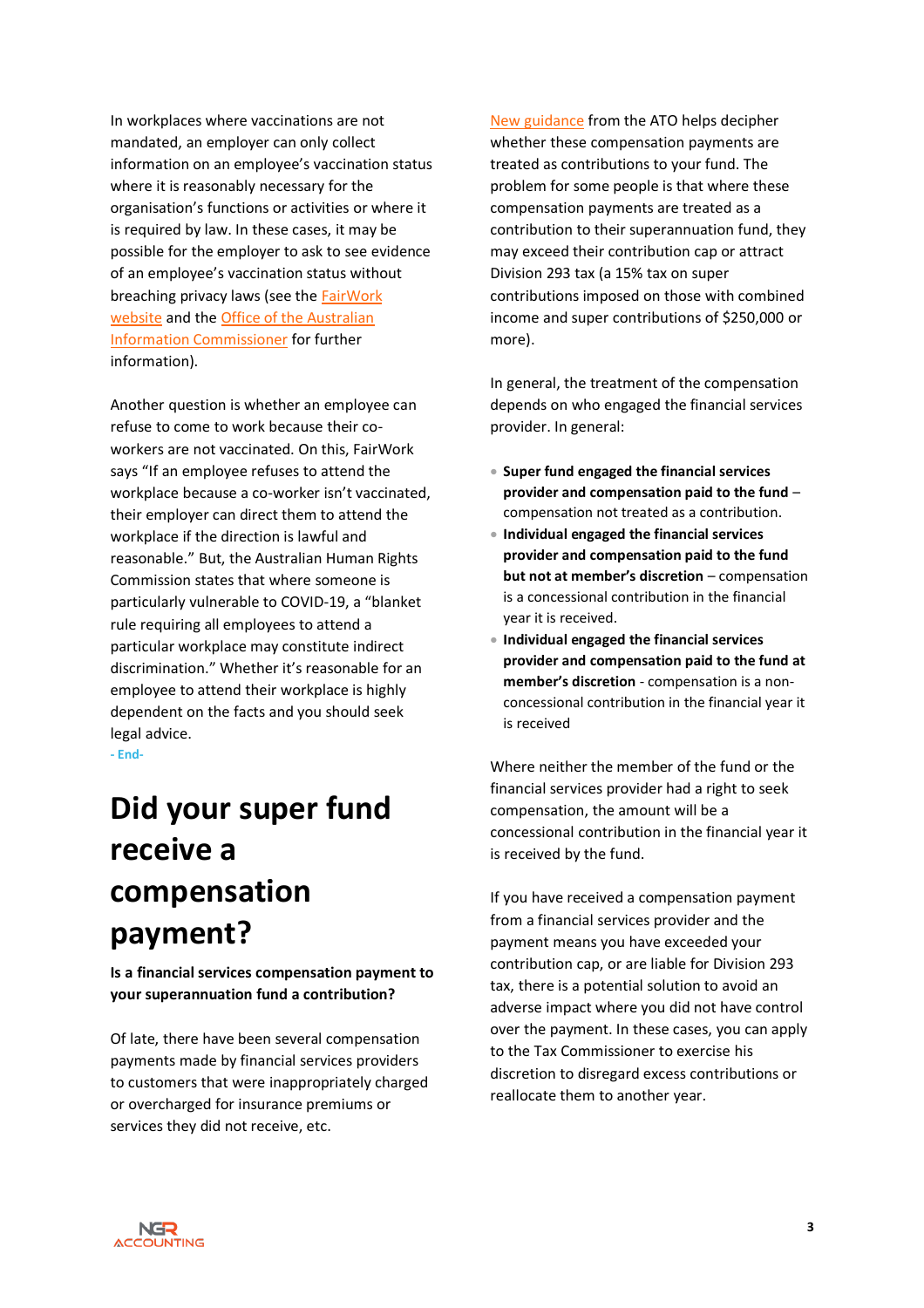<span id="page-3-0"></span>

## **Divorce, Superannuation and the Gender Divide**

**New legislation will help prevent superannuation assets from being hidden during divorce proceedings.**

From 1 April 2022, the Australian Taxation Office (ATO) will be able to release details of an individual's superannuation information to a family law court.

The recently enacted laws are designed to ensure that there is procedural and economic fairness in divorce proceedings to prevent the under-reporting of superannuation assets. While a spouse's superannuation information can be obtained now through legal action, if it is not provided willingly, it is often expensive and time consuming to obtain factual information through subpoenas or court orders.

From April 2022, when a couple have entered into divorce proceedings, if one of the parties believes the other is not being forthcoming about the value of assets held in superannuation, they can apply to a family law court registry to request their former partner's superannuation information held by the ATO. They will then be able to seek up-to-date superannuation information from their former partner's superannuation fund.

### <span id="page-3-1"></span>**What happens to superannuation in a divorce?**

In a divorce, superannuation is treated like any other asset and included in the division of assets in a property settlement or financial agreement. Depending on how the total assets of the couple are split, the superannuation balances of each individual may remain intact with each party taking their respective entitlement from the asset pool or split between the couple.

For superannuation to be split, there must be:

- An order from the Family Court or Federal Magistrate Court; or
- A superannuation agreement (a financial agreement that deals with superannuation interests)

If a superannuation account is split, it does not convert into cash unless the receiving spouse is aged 65 or over, or has reached preservation age and has retired. In most cases, the superannuation is immediately rolled over into the receiving spouse's superannuation account and remains there until they are legally able to access it.

The tax-free and taxable components of the super payment to a receiving spouse will be calculated immediately before the payment is made with the relevant payment retaining the tax components of the account the funds are being transferred from.

For self managed superannuation funds (SMSFs), generally an SMSF cannot acquire assets such as residential property from a related party but there is an exemption when the acquisition is a result of marriage breakdown. Where a property like a residential rental property is involved, the superannuation rules allow an in-specie rollover under a court order or financial agreement rather than forcing the former couple to sell the property. For example, where a couple have an SMSF together, it's common for one member to step down when they divorce (until that point

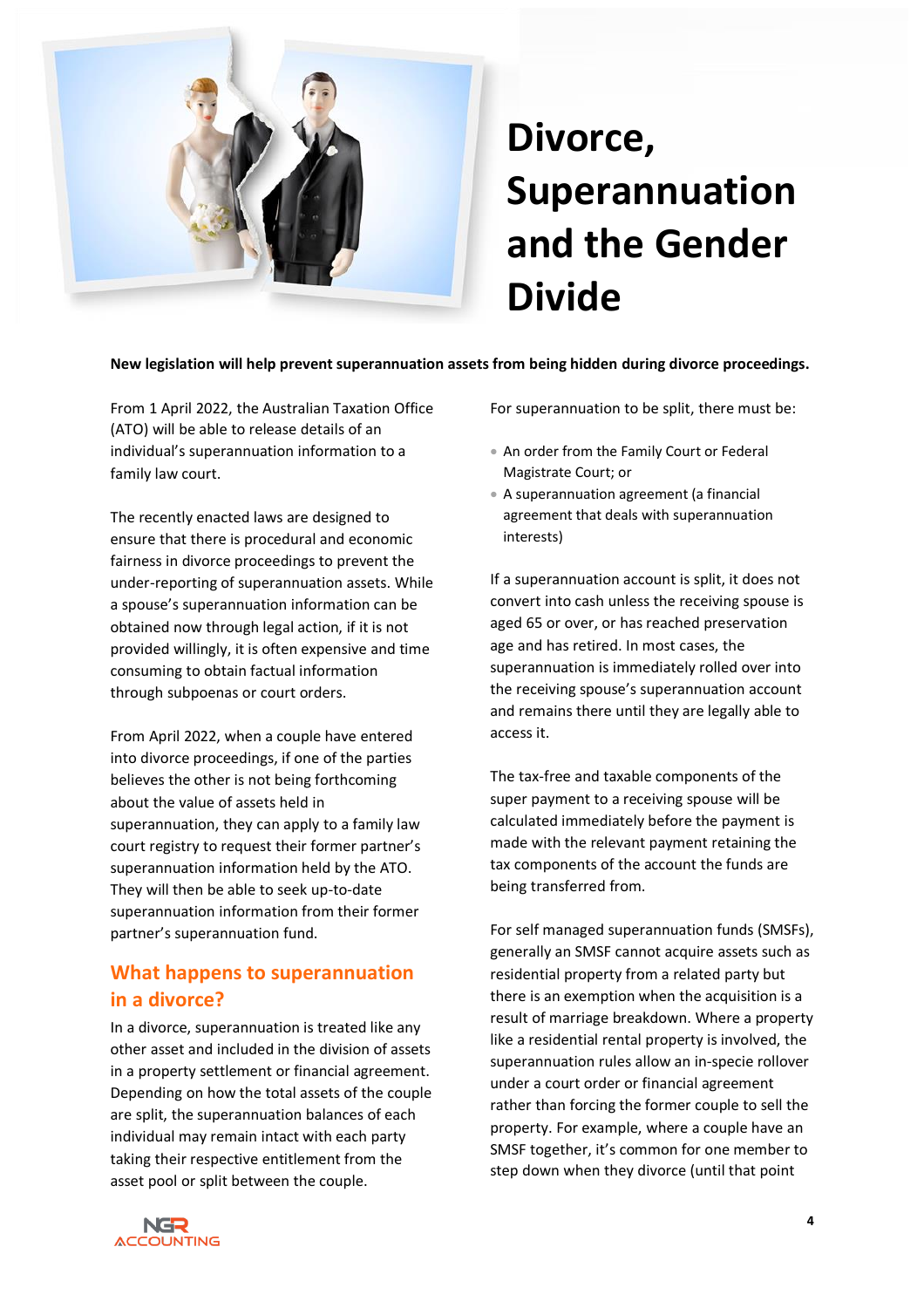it's important to remember that the trustees are legally obliged to act in the best interests of all members). This same member might then set up their own SMSF and utilise the exemption to receive the residential rental property as an inspecies rollover.

Capital gains tax relief is also available where property is transferred to a spouse's superannuation fund as a result of divorce proceedings so that any potential capital gains tax does not apply on transfer. Instead, the spouse or former spouse who receives the asset will effectively 'inherit' the transferor's cost base of the asset for CGT purposes. That is, when the property is transferred, the tax implications are generally the same as if the receiving spouse or their superannuation fund owned the property from the time it was acquired.

If you and your spouse have an SMSF together and a divorce is imminent, it's important to get advice on the decisions that need to be made about your SMSF and their implications.

### <span id="page-4-0"></span>**The superannuation divide**

On average, women earn 14.2% less than men based on full time earnings. If you take overtime into account, the gap is 16.8%. When part-time work is taken into account, this figure blows out to 31.3%. And, the COVID-19 pandemic has only worsened the pay gap.

Given that 93% of all primary carer leave is taken by women, it's not surprising that there is a divide between the superannuation balances of men and women on retirement. While the gap is diminishing over time reflecting the positive shifts in work participation and the earning potential of women, it is currently estimated to be around 42%. That is, when a woman retires, she retires with around 42% less superannuation than a man.

While the situation is much better in SMSFs, a gap remains. Over the five years to June 2019, the average member balances of women increased by 28% to \$654,000, however the average balance of a male was \$784,000.

The Federal Budget proposal to remove the \$450 threshold on superannuation guarantee payments (the minimum amount someone needs to earn in a month before an employer is required to pay superannuation guarantee) will help reduce the superannuation divide, but this is not intended to commence until 1 July 2022.

### <span id="page-4-1"></span>**Superannuation equalisation**

Where couples have significantly different superannuation account values but are of a similar age, there are practical reasons why they might look at evening out any gap.

Where one spouse is close to or likely to reach their transfer balance cap (between \$1.6m and \$1.7m), redirecting superannuation contributions to the spouse with the lower balance means that together, they maximise their tax-free income in retirement. Together, the couple can accumulate between \$3.2 and \$3.4 million tax-free.

You can make a contribution to your spouse's superannuation fund up to their nonconcessional cap (currently up to \$110,000 depending on their superannuation balance). If they are under 67 years of age, you might also be able to use the bring-forward rule and contribute up to 3 years' worth of nonconcessional contributions in one year (up to \$330,000 depending on their superannuation balance).

If your spouse is not working or a low-income earner (assessable income less than \$40,000), there is also a tax offset of up to \$540 available on contributions you make on their behalf.

If your spouse is under 65 and not retired, you can split your superannuation with them. Up to 85% of your concessional superannuation contributions from your employer or salary sacrifice each year, can be directed to your spouse's fund.

Actively addressing the value of each spouse's superannuation account might also help to manage some of the issues that can occur when